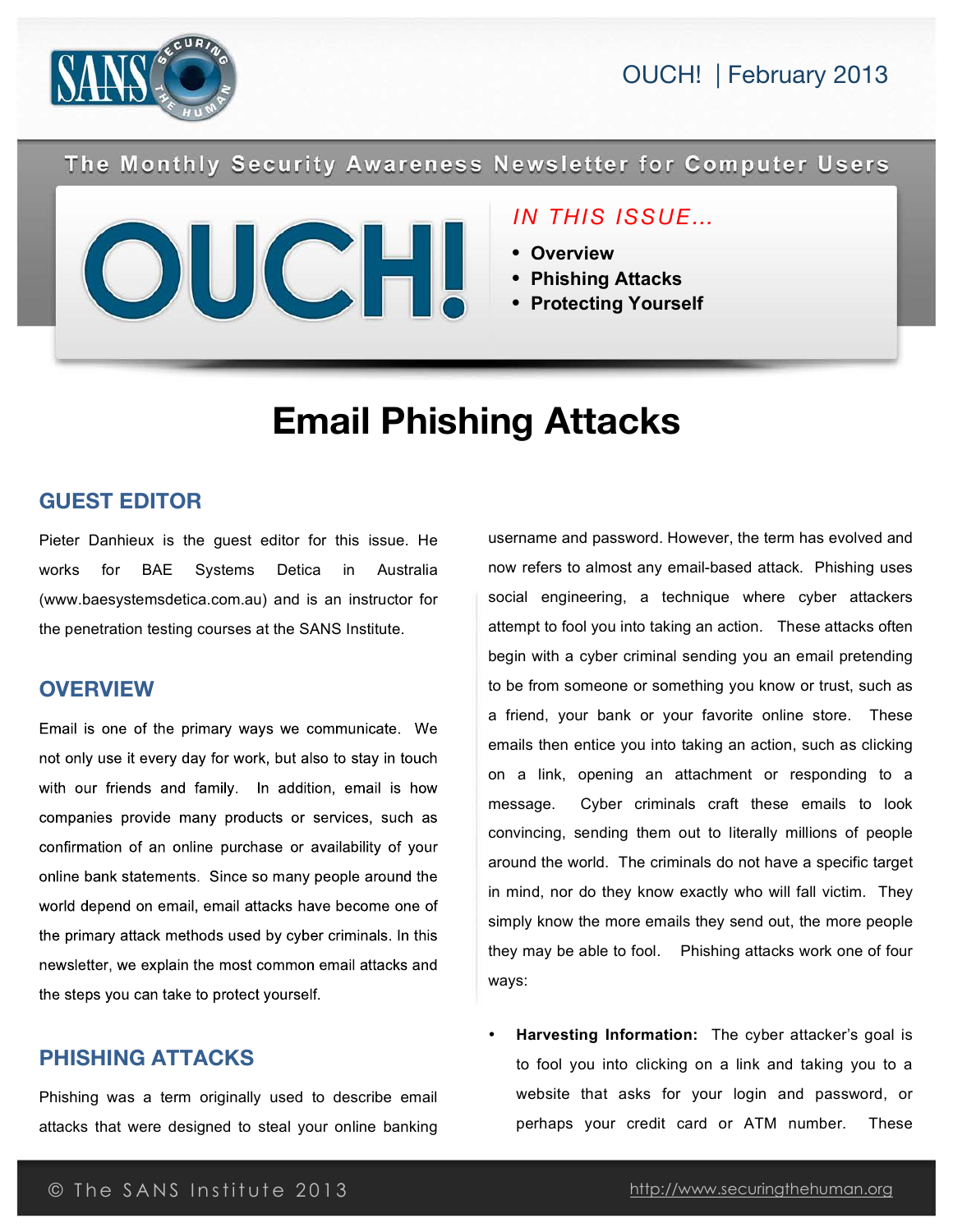### OUCH! | February 2013



### **Email Phishing Attacks**

websites look legitimate, with exactly the same look, imagery and feel of your online bank or store, but they are fake websites designed by the cyber attacker to steal your information.

- **Infecting your computer with malicious links:** Once again, the cyber attacker's goal is for you to click on a link. However, instead of harvesting your information, their goal is to infect your computer**.** If you click on the link, you are directed to a website that silently launches an attack against your computer that if successful, will infect your system.
- **Infecting your computer with malicious attachments**: These are phishing emails that have malicious attachments, such as infected PDF files or Microsoft Office documents. If you open these attachments they attack your computer and, if successful, give the attacker complete control.
- **Scams:** These are attempts by criminals to defraud you. Classic examples include notices that you've won the lottery, charities requesting donations after a recent disaster or a dignitary that needs to transfer millions of dollars into your country and would like to pay you to help them with the transfer. Don't be fooled, these are scams created by criminals who are after your money.

#### **PROTECTING YOURSELF**

In most cases, simply opening an email is safe. For most attacks to work you have to do something after reading the



## *Use common sense, if an email seems odd or too good to be true, it is most likely an attack.*

email (such as opening the attachment, clicking on the link or responding to the request for information). Here are some indications if an email is an attack:

- Be suspicious of any email that requires "immediate action" or creates a sense of urgency. This is a common technique used by criminals to rush people into making a mistake.
- Be suspicious of emails addressed to "Dear Customer" or some other generic salutation. If it is your bank they will know your name.
- Be suspicious of grammar or spelling mistakes; most businesses proofread their messages carefully before sending them.